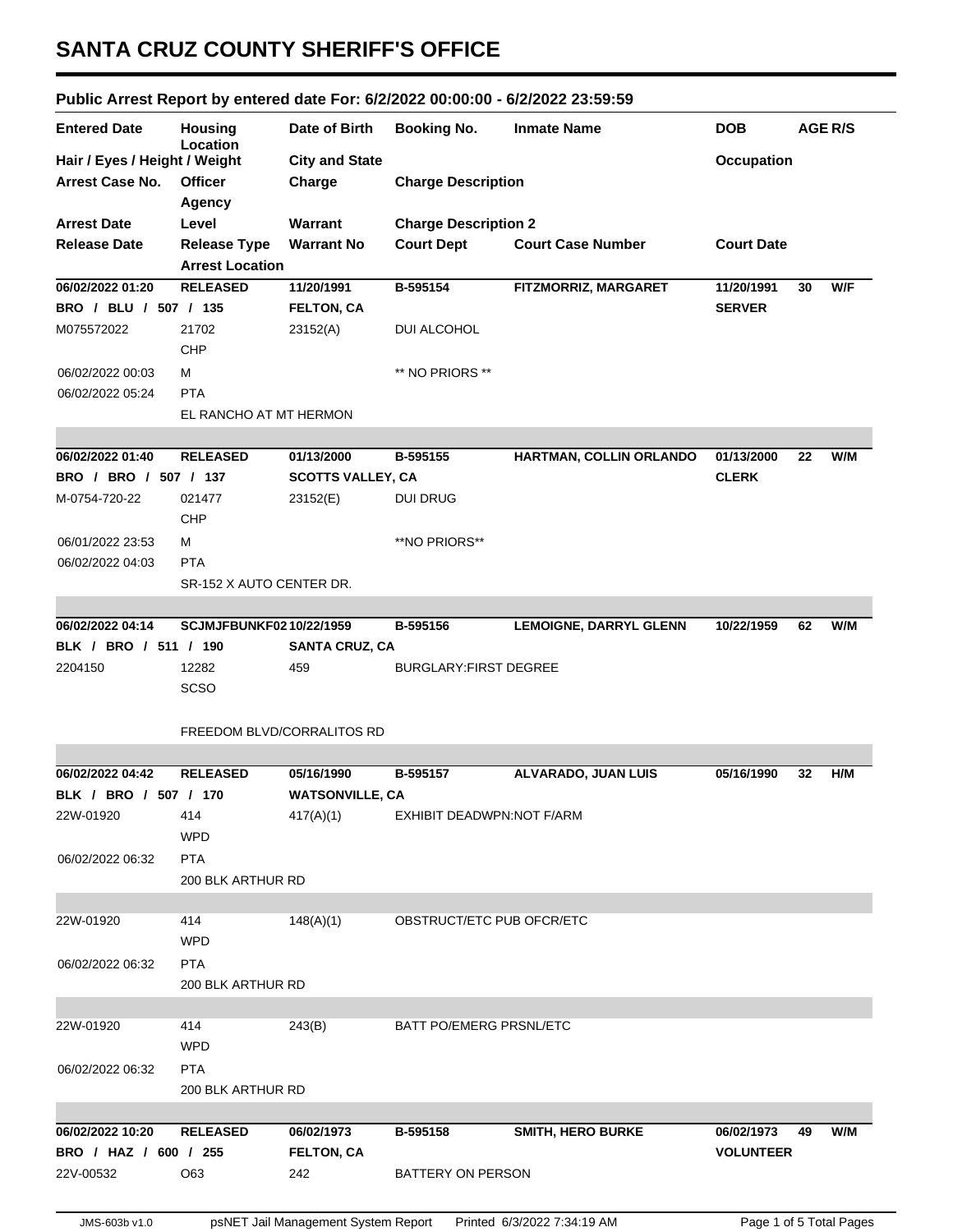| <b>PTA</b><br>06/02/2022 14:37<br>4200 BLK SCOTTS VALLEY DRIVE<br>06/02/2022 11:48<br>03/21/2001<br><b>VASSAR, JULIAN CAMERON</b><br>B/M<br><b>RELEASED</b><br>B-595159<br>03/21/2001<br>21<br>BLK / BRO / 510 / 168<br><b>CAPITOLA, CA</b><br>2204002<br>10858<br>243.1<br><b>BATT ON CUSTODIAL OFFICER</b><br><b>SCSO</b><br>F.<br>06/02/2022 10:00<br>**RE-BOOK**<br>06/02/2022 12:07<br><b>OTHER</b><br>RE-BOOK<br>200 BLK WATER ST<br>PAVLIK, ANDREW<br>W/M<br>06/02/2022 12:02<br><b>SCJMJFBUNKE0311/07/1955</b><br>11/07/1955<br>B-595160<br>66<br>IT<br>BRO / BRO / 600 / 215<br><b>SANTA CRUZ, CA</b><br>523<br>14601.2(A)<br>DRIV:SUSP/ETC LIC:DUI:VIO<br>22C-00667<br>CPD<br>WHARF ROAD AND WOOSLEY CIR<br>22C-00667<br>523<br>23152(B)<br>DUI ALCOHOL/0.08 PERCENT<br>CPD<br>21CR02422<br>21CR02422<br>WHARF ROAD AND WOOSLEY CIR<br>06/02/2022 13:06<br>SCJMJFBUNKA0301/14/1999<br>B-595161<br><b>GARCIA, HECTOR</b><br>H/M<br>01/14/1999<br>23<br>BLK / BRO / 509 / 158<br><b>WATSONVILLE, CA</b><br><b>VICKEYS PRODUCE</b><br>2204155<br>273.5(A)<br>CORP INJ ON SPOUSE/COHAB<br>13778<br><b>SCSO</b><br>CORONADO ST / BALBOA AVE<br><b>CORTEZ, CALVIN ARTURO</b><br>H/M<br>06/02/2022 13:49<br><b>SCJMJFBUNKE0104/24/1993</b><br>B-595162<br>04/24/1993<br>29<br>BRO / BRO / 509 / 150<br><b>CENTRAL COAST</b><br><b>SANTA CRUZ, CA</b><br><b>COMPUT</b><br>167<br>451(B)<br>ARSON: INHABITED STRUCTURE<br>22S-03162<br><b>SCPD</b><br>1000 BLK SR 9<br>BAUERLE, MATTHEW RICHARD 05/02/1989<br>06/02/2022 16:14<br><b>RELEASED</b><br>05/02/1989<br>B-595163<br>W/M<br>33<br>BRO / HAZ / 509 / 225<br><b>CAPITOLA, CA</b><br>14011<br>21310<br>CARRY CON/DIRK OR DAGGER FEL<br>2204159<br><b>SCSO</b><br><b>EMERGENCY</b><br>06/02/2022 22:13<br><b>BAIL RELEA</b><br>HARPER CT / EL DORADO AVE<br>2204159<br>14011<br>11364(A)<br>POSSESS UNLAW PARAPHANALIA<br><b>SCSO</b><br>06/02/2022 22:13<br><b>EMERGENCY</b><br><b>BAIL RELEA</b><br>HARPER CT / EL DORADO AVE<br><b>RELEASED</b><br>H/M<br>06/02/2022 17:21<br>09/21/1996<br>B-595164<br>RAMIREZ-VALASCO, PEDRO<br>09/21/1996<br>25<br>BLK / BRO / 502 / 145<br><b>WATSONVILLE, CA</b><br>F-0144-720-22<br>021211<br>23153(B)<br>DUI .08 ALCOHOL: BODLY INJ | <b>SVPD</b> |  |  |  |  |  |  |  |  |
|--------------------------------------------------------------------------------------------------------------------------------------------------------------------------------------------------------------------------------------------------------------------------------------------------------------------------------------------------------------------------------------------------------------------------------------------------------------------------------------------------------------------------------------------------------------------------------------------------------------------------------------------------------------------------------------------------------------------------------------------------------------------------------------------------------------------------------------------------------------------------------------------------------------------------------------------------------------------------------------------------------------------------------------------------------------------------------------------------------------------------------------------------------------------------------------------------------------------------------------------------------------------------------------------------------------------------------------------------------------------------------------------------------------------------------------------------------------------------------------------------------------------------------------------------------------------------------------------------------------------------------------------------------------------------------------------------------------------------------------------------------------------------------------------------------------------------------------------------------------------------------------------------------------------------------------------------------------------------------------------------------------------------------------------------------------------------------------------------------------------------------------------------------------------------------------------------------------------------------------|-------------|--|--|--|--|--|--|--|--|
|                                                                                                                                                                                                                                                                                                                                                                                                                                                                                                                                                                                                                                                                                                                                                                                                                                                                                                                                                                                                                                                                                                                                                                                                                                                                                                                                                                                                                                                                                                                                                                                                                                                                                                                                                                                                                                                                                                                                                                                                                                                                                                                                                                                                                                      |             |  |  |  |  |  |  |  |  |
|                                                                                                                                                                                                                                                                                                                                                                                                                                                                                                                                                                                                                                                                                                                                                                                                                                                                                                                                                                                                                                                                                                                                                                                                                                                                                                                                                                                                                                                                                                                                                                                                                                                                                                                                                                                                                                                                                                                                                                                                                                                                                                                                                                                                                                      |             |  |  |  |  |  |  |  |  |
|                                                                                                                                                                                                                                                                                                                                                                                                                                                                                                                                                                                                                                                                                                                                                                                                                                                                                                                                                                                                                                                                                                                                                                                                                                                                                                                                                                                                                                                                                                                                                                                                                                                                                                                                                                                                                                                                                                                                                                                                                                                                                                                                                                                                                                      |             |  |  |  |  |  |  |  |  |
|                                                                                                                                                                                                                                                                                                                                                                                                                                                                                                                                                                                                                                                                                                                                                                                                                                                                                                                                                                                                                                                                                                                                                                                                                                                                                                                                                                                                                                                                                                                                                                                                                                                                                                                                                                                                                                                                                                                                                                                                                                                                                                                                                                                                                                      |             |  |  |  |  |  |  |  |  |
|                                                                                                                                                                                                                                                                                                                                                                                                                                                                                                                                                                                                                                                                                                                                                                                                                                                                                                                                                                                                                                                                                                                                                                                                                                                                                                                                                                                                                                                                                                                                                                                                                                                                                                                                                                                                                                                                                                                                                                                                                                                                                                                                                                                                                                      |             |  |  |  |  |  |  |  |  |
|                                                                                                                                                                                                                                                                                                                                                                                                                                                                                                                                                                                                                                                                                                                                                                                                                                                                                                                                                                                                                                                                                                                                                                                                                                                                                                                                                                                                                                                                                                                                                                                                                                                                                                                                                                                                                                                                                                                                                                                                                                                                                                                                                                                                                                      |             |  |  |  |  |  |  |  |  |
|                                                                                                                                                                                                                                                                                                                                                                                                                                                                                                                                                                                                                                                                                                                                                                                                                                                                                                                                                                                                                                                                                                                                                                                                                                                                                                                                                                                                                                                                                                                                                                                                                                                                                                                                                                                                                                                                                                                                                                                                                                                                                                                                                                                                                                      |             |  |  |  |  |  |  |  |  |
|                                                                                                                                                                                                                                                                                                                                                                                                                                                                                                                                                                                                                                                                                                                                                                                                                                                                                                                                                                                                                                                                                                                                                                                                                                                                                                                                                                                                                                                                                                                                                                                                                                                                                                                                                                                                                                                                                                                                                                                                                                                                                                                                                                                                                                      |             |  |  |  |  |  |  |  |  |
|                                                                                                                                                                                                                                                                                                                                                                                                                                                                                                                                                                                                                                                                                                                                                                                                                                                                                                                                                                                                                                                                                                                                                                                                                                                                                                                                                                                                                                                                                                                                                                                                                                                                                                                                                                                                                                                                                                                                                                                                                                                                                                                                                                                                                                      |             |  |  |  |  |  |  |  |  |
|                                                                                                                                                                                                                                                                                                                                                                                                                                                                                                                                                                                                                                                                                                                                                                                                                                                                                                                                                                                                                                                                                                                                                                                                                                                                                                                                                                                                                                                                                                                                                                                                                                                                                                                                                                                                                                                                                                                                                                                                                                                                                                                                                                                                                                      |             |  |  |  |  |  |  |  |  |
|                                                                                                                                                                                                                                                                                                                                                                                                                                                                                                                                                                                                                                                                                                                                                                                                                                                                                                                                                                                                                                                                                                                                                                                                                                                                                                                                                                                                                                                                                                                                                                                                                                                                                                                                                                                                                                                                                                                                                                                                                                                                                                                                                                                                                                      |             |  |  |  |  |  |  |  |  |
|                                                                                                                                                                                                                                                                                                                                                                                                                                                                                                                                                                                                                                                                                                                                                                                                                                                                                                                                                                                                                                                                                                                                                                                                                                                                                                                                                                                                                                                                                                                                                                                                                                                                                                                                                                                                                                                                                                                                                                                                                                                                                                                                                                                                                                      |             |  |  |  |  |  |  |  |  |
|                                                                                                                                                                                                                                                                                                                                                                                                                                                                                                                                                                                                                                                                                                                                                                                                                                                                                                                                                                                                                                                                                                                                                                                                                                                                                                                                                                                                                                                                                                                                                                                                                                                                                                                                                                                                                                                                                                                                                                                                                                                                                                                                                                                                                                      |             |  |  |  |  |  |  |  |  |
|                                                                                                                                                                                                                                                                                                                                                                                                                                                                                                                                                                                                                                                                                                                                                                                                                                                                                                                                                                                                                                                                                                                                                                                                                                                                                                                                                                                                                                                                                                                                                                                                                                                                                                                                                                                                                                                                                                                                                                                                                                                                                                                                                                                                                                      |             |  |  |  |  |  |  |  |  |
|                                                                                                                                                                                                                                                                                                                                                                                                                                                                                                                                                                                                                                                                                                                                                                                                                                                                                                                                                                                                                                                                                                                                                                                                                                                                                                                                                                                                                                                                                                                                                                                                                                                                                                                                                                                                                                                                                                                                                                                                                                                                                                                                                                                                                                      |             |  |  |  |  |  |  |  |  |
|                                                                                                                                                                                                                                                                                                                                                                                                                                                                                                                                                                                                                                                                                                                                                                                                                                                                                                                                                                                                                                                                                                                                                                                                                                                                                                                                                                                                                                                                                                                                                                                                                                                                                                                                                                                                                                                                                                                                                                                                                                                                                                                                                                                                                                      |             |  |  |  |  |  |  |  |  |
|                                                                                                                                                                                                                                                                                                                                                                                                                                                                                                                                                                                                                                                                                                                                                                                                                                                                                                                                                                                                                                                                                                                                                                                                                                                                                                                                                                                                                                                                                                                                                                                                                                                                                                                                                                                                                                                                                                                                                                                                                                                                                                                                                                                                                                      |             |  |  |  |  |  |  |  |  |
|                                                                                                                                                                                                                                                                                                                                                                                                                                                                                                                                                                                                                                                                                                                                                                                                                                                                                                                                                                                                                                                                                                                                                                                                                                                                                                                                                                                                                                                                                                                                                                                                                                                                                                                                                                                                                                                                                                                                                                                                                                                                                                                                                                                                                                      |             |  |  |  |  |  |  |  |  |
|                                                                                                                                                                                                                                                                                                                                                                                                                                                                                                                                                                                                                                                                                                                                                                                                                                                                                                                                                                                                                                                                                                                                                                                                                                                                                                                                                                                                                                                                                                                                                                                                                                                                                                                                                                                                                                                                                                                                                                                                                                                                                                                                                                                                                                      |             |  |  |  |  |  |  |  |  |
|                                                                                                                                                                                                                                                                                                                                                                                                                                                                                                                                                                                                                                                                                                                                                                                                                                                                                                                                                                                                                                                                                                                                                                                                                                                                                                                                                                                                                                                                                                                                                                                                                                                                                                                                                                                                                                                                                                                                                                                                                                                                                                                                                                                                                                      |             |  |  |  |  |  |  |  |  |
|                                                                                                                                                                                                                                                                                                                                                                                                                                                                                                                                                                                                                                                                                                                                                                                                                                                                                                                                                                                                                                                                                                                                                                                                                                                                                                                                                                                                                                                                                                                                                                                                                                                                                                                                                                                                                                                                                                                                                                                                                                                                                                                                                                                                                                      |             |  |  |  |  |  |  |  |  |
|                                                                                                                                                                                                                                                                                                                                                                                                                                                                                                                                                                                                                                                                                                                                                                                                                                                                                                                                                                                                                                                                                                                                                                                                                                                                                                                                                                                                                                                                                                                                                                                                                                                                                                                                                                                                                                                                                                                                                                                                                                                                                                                                                                                                                                      |             |  |  |  |  |  |  |  |  |
|                                                                                                                                                                                                                                                                                                                                                                                                                                                                                                                                                                                                                                                                                                                                                                                                                                                                                                                                                                                                                                                                                                                                                                                                                                                                                                                                                                                                                                                                                                                                                                                                                                                                                                                                                                                                                                                                                                                                                                                                                                                                                                                                                                                                                                      |             |  |  |  |  |  |  |  |  |
|                                                                                                                                                                                                                                                                                                                                                                                                                                                                                                                                                                                                                                                                                                                                                                                                                                                                                                                                                                                                                                                                                                                                                                                                                                                                                                                                                                                                                                                                                                                                                                                                                                                                                                                                                                                                                                                                                                                                                                                                                                                                                                                                                                                                                                      |             |  |  |  |  |  |  |  |  |
|                                                                                                                                                                                                                                                                                                                                                                                                                                                                                                                                                                                                                                                                                                                                                                                                                                                                                                                                                                                                                                                                                                                                                                                                                                                                                                                                                                                                                                                                                                                                                                                                                                                                                                                                                                                                                                                                                                                                                                                                                                                                                                                                                                                                                                      |             |  |  |  |  |  |  |  |  |
|                                                                                                                                                                                                                                                                                                                                                                                                                                                                                                                                                                                                                                                                                                                                                                                                                                                                                                                                                                                                                                                                                                                                                                                                                                                                                                                                                                                                                                                                                                                                                                                                                                                                                                                                                                                                                                                                                                                                                                                                                                                                                                                                                                                                                                      |             |  |  |  |  |  |  |  |  |
|                                                                                                                                                                                                                                                                                                                                                                                                                                                                                                                                                                                                                                                                                                                                                                                                                                                                                                                                                                                                                                                                                                                                                                                                                                                                                                                                                                                                                                                                                                                                                                                                                                                                                                                                                                                                                                                                                                                                                                                                                                                                                                                                                                                                                                      |             |  |  |  |  |  |  |  |  |
|                                                                                                                                                                                                                                                                                                                                                                                                                                                                                                                                                                                                                                                                                                                                                                                                                                                                                                                                                                                                                                                                                                                                                                                                                                                                                                                                                                                                                                                                                                                                                                                                                                                                                                                                                                                                                                                                                                                                                                                                                                                                                                                                                                                                                                      |             |  |  |  |  |  |  |  |  |
|                                                                                                                                                                                                                                                                                                                                                                                                                                                                                                                                                                                                                                                                                                                                                                                                                                                                                                                                                                                                                                                                                                                                                                                                                                                                                                                                                                                                                                                                                                                                                                                                                                                                                                                                                                                                                                                                                                                                                                                                                                                                                                                                                                                                                                      |             |  |  |  |  |  |  |  |  |
|                                                                                                                                                                                                                                                                                                                                                                                                                                                                                                                                                                                                                                                                                                                                                                                                                                                                                                                                                                                                                                                                                                                                                                                                                                                                                                                                                                                                                                                                                                                                                                                                                                                                                                                                                                                                                                                                                                                                                                                                                                                                                                                                                                                                                                      |             |  |  |  |  |  |  |  |  |
|                                                                                                                                                                                                                                                                                                                                                                                                                                                                                                                                                                                                                                                                                                                                                                                                                                                                                                                                                                                                                                                                                                                                                                                                                                                                                                                                                                                                                                                                                                                                                                                                                                                                                                                                                                                                                                                                                                                                                                                                                                                                                                                                                                                                                                      |             |  |  |  |  |  |  |  |  |
|                                                                                                                                                                                                                                                                                                                                                                                                                                                                                                                                                                                                                                                                                                                                                                                                                                                                                                                                                                                                                                                                                                                                                                                                                                                                                                                                                                                                                                                                                                                                                                                                                                                                                                                                                                                                                                                                                                                                                                                                                                                                                                                                                                                                                                      |             |  |  |  |  |  |  |  |  |
|                                                                                                                                                                                                                                                                                                                                                                                                                                                                                                                                                                                                                                                                                                                                                                                                                                                                                                                                                                                                                                                                                                                                                                                                                                                                                                                                                                                                                                                                                                                                                                                                                                                                                                                                                                                                                                                                                                                                                                                                                                                                                                                                                                                                                                      |             |  |  |  |  |  |  |  |  |
|                                                                                                                                                                                                                                                                                                                                                                                                                                                                                                                                                                                                                                                                                                                                                                                                                                                                                                                                                                                                                                                                                                                                                                                                                                                                                                                                                                                                                                                                                                                                                                                                                                                                                                                                                                                                                                                                                                                                                                                                                                                                                                                                                                                                                                      |             |  |  |  |  |  |  |  |  |
|                                                                                                                                                                                                                                                                                                                                                                                                                                                                                                                                                                                                                                                                                                                                                                                                                                                                                                                                                                                                                                                                                                                                                                                                                                                                                                                                                                                                                                                                                                                                                                                                                                                                                                                                                                                                                                                                                                                                                                                                                                                                                                                                                                                                                                      |             |  |  |  |  |  |  |  |  |
|                                                                                                                                                                                                                                                                                                                                                                                                                                                                                                                                                                                                                                                                                                                                                                                                                                                                                                                                                                                                                                                                                                                                                                                                                                                                                                                                                                                                                                                                                                                                                                                                                                                                                                                                                                                                                                                                                                                                                                                                                                                                                                                                                                                                                                      |             |  |  |  |  |  |  |  |  |
|                                                                                                                                                                                                                                                                                                                                                                                                                                                                                                                                                                                                                                                                                                                                                                                                                                                                                                                                                                                                                                                                                                                                                                                                                                                                                                                                                                                                                                                                                                                                                                                                                                                                                                                                                                                                                                                                                                                                                                                                                                                                                                                                                                                                                                      |             |  |  |  |  |  |  |  |  |
|                                                                                                                                                                                                                                                                                                                                                                                                                                                                                                                                                                                                                                                                                                                                                                                                                                                                                                                                                                                                                                                                                                                                                                                                                                                                                                                                                                                                                                                                                                                                                                                                                                                                                                                                                                                                                                                                                                                                                                                                                                                                                                                                                                                                                                      |             |  |  |  |  |  |  |  |  |
|                                                                                                                                                                                                                                                                                                                                                                                                                                                                                                                                                                                                                                                                                                                                                                                                                                                                                                                                                                                                                                                                                                                                                                                                                                                                                                                                                                                                                                                                                                                                                                                                                                                                                                                                                                                                                                                                                                                                                                                                                                                                                                                                                                                                                                      |             |  |  |  |  |  |  |  |  |
|                                                                                                                                                                                                                                                                                                                                                                                                                                                                                                                                                                                                                                                                                                                                                                                                                                                                                                                                                                                                                                                                                                                                                                                                                                                                                                                                                                                                                                                                                                                                                                                                                                                                                                                                                                                                                                                                                                                                                                                                                                                                                                                                                                                                                                      |             |  |  |  |  |  |  |  |  |
|                                                                                                                                                                                                                                                                                                                                                                                                                                                                                                                                                                                                                                                                                                                                                                                                                                                                                                                                                                                                                                                                                                                                                                                                                                                                                                                                                                                                                                                                                                                                                                                                                                                                                                                                                                                                                                                                                                                                                                                                                                                                                                                                                                                                                                      |             |  |  |  |  |  |  |  |  |
|                                                                                                                                                                                                                                                                                                                                                                                                                                                                                                                                                                                                                                                                                                                                                                                                                                                                                                                                                                                                                                                                                                                                                                                                                                                                                                                                                                                                                                                                                                                                                                                                                                                                                                                                                                                                                                                                                                                                                                                                                                                                                                                                                                                                                                      |             |  |  |  |  |  |  |  |  |
|                                                                                                                                                                                                                                                                                                                                                                                                                                                                                                                                                                                                                                                                                                                                                                                                                                                                                                                                                                                                                                                                                                                                                                                                                                                                                                                                                                                                                                                                                                                                                                                                                                                                                                                                                                                                                                                                                                                                                                                                                                                                                                                                                                                                                                      |             |  |  |  |  |  |  |  |  |
|                                                                                                                                                                                                                                                                                                                                                                                                                                                                                                                                                                                                                                                                                                                                                                                                                                                                                                                                                                                                                                                                                                                                                                                                                                                                                                                                                                                                                                                                                                                                                                                                                                                                                                                                                                                                                                                                                                                                                                                                                                                                                                                                                                                                                                      |             |  |  |  |  |  |  |  |  |
|                                                                                                                                                                                                                                                                                                                                                                                                                                                                                                                                                                                                                                                                                                                                                                                                                                                                                                                                                                                                                                                                                                                                                                                                                                                                                                                                                                                                                                                                                                                                                                                                                                                                                                                                                                                                                                                                                                                                                                                                                                                                                                                                                                                                                                      |             |  |  |  |  |  |  |  |  |
|                                                                                                                                                                                                                                                                                                                                                                                                                                                                                                                                                                                                                                                                                                                                                                                                                                                                                                                                                                                                                                                                                                                                                                                                                                                                                                                                                                                                                                                                                                                                                                                                                                                                                                                                                                                                                                                                                                                                                                                                                                                                                                                                                                                                                                      |             |  |  |  |  |  |  |  |  |
|                                                                                                                                                                                                                                                                                                                                                                                                                                                                                                                                                                                                                                                                                                                                                                                                                                                                                                                                                                                                                                                                                                                                                                                                                                                                                                                                                                                                                                                                                                                                                                                                                                                                                                                                                                                                                                                                                                                                                                                                                                                                                                                                                                                                                                      |             |  |  |  |  |  |  |  |  |
|                                                                                                                                                                                                                                                                                                                                                                                                                                                                                                                                                                                                                                                                                                                                                                                                                                                                                                                                                                                                                                                                                                                                                                                                                                                                                                                                                                                                                                                                                                                                                                                                                                                                                                                                                                                                                                                                                                                                                                                                                                                                                                                                                                                                                                      |             |  |  |  |  |  |  |  |  |
|                                                                                                                                                                                                                                                                                                                                                                                                                                                                                                                                                                                                                                                                                                                                                                                                                                                                                                                                                                                                                                                                                                                                                                                                                                                                                                                                                                                                                                                                                                                                                                                                                                                                                                                                                                                                                                                                                                                                                                                                                                                                                                                                                                                                                                      |             |  |  |  |  |  |  |  |  |
|                                                                                                                                                                                                                                                                                                                                                                                                                                                                                                                                                                                                                                                                                                                                                                                                                                                                                                                                                                                                                                                                                                                                                                                                                                                                                                                                                                                                                                                                                                                                                                                                                                                                                                                                                                                                                                                                                                                                                                                                                                                                                                                                                                                                                                      |             |  |  |  |  |  |  |  |  |
|                                                                                                                                                                                                                                                                                                                                                                                                                                                                                                                                                                                                                                                                                                                                                                                                                                                                                                                                                                                                                                                                                                                                                                                                                                                                                                                                                                                                                                                                                                                                                                                                                                                                                                                                                                                                                                                                                                                                                                                                                                                                                                                                                                                                                                      |             |  |  |  |  |  |  |  |  |
|                                                                                                                                                                                                                                                                                                                                                                                                                                                                                                                                                                                                                                                                                                                                                                                                                                                                                                                                                                                                                                                                                                                                                                                                                                                                                                                                                                                                                                                                                                                                                                                                                                                                                                                                                                                                                                                                                                                                                                                                                                                                                                                                                                                                                                      |             |  |  |  |  |  |  |  |  |
|                                                                                                                                                                                                                                                                                                                                                                                                                                                                                                                                                                                                                                                                                                                                                                                                                                                                                                                                                                                                                                                                                                                                                                                                                                                                                                                                                                                                                                                                                                                                                                                                                                                                                                                                                                                                                                                                                                                                                                                                                                                                                                                                                                                                                                      |             |  |  |  |  |  |  |  |  |
|                                                                                                                                                                                                                                                                                                                                                                                                                                                                                                                                                                                                                                                                                                                                                                                                                                                                                                                                                                                                                                                                                                                                                                                                                                                                                                                                                                                                                                                                                                                                                                                                                                                                                                                                                                                                                                                                                                                                                                                                                                                                                                                                                                                                                                      |             |  |  |  |  |  |  |  |  |
|                                                                                                                                                                                                                                                                                                                                                                                                                                                                                                                                                                                                                                                                                                                                                                                                                                                                                                                                                                                                                                                                                                                                                                                                                                                                                                                                                                                                                                                                                                                                                                                                                                                                                                                                                                                                                                                                                                                                                                                                                                                                                                                                                                                                                                      |             |  |  |  |  |  |  |  |  |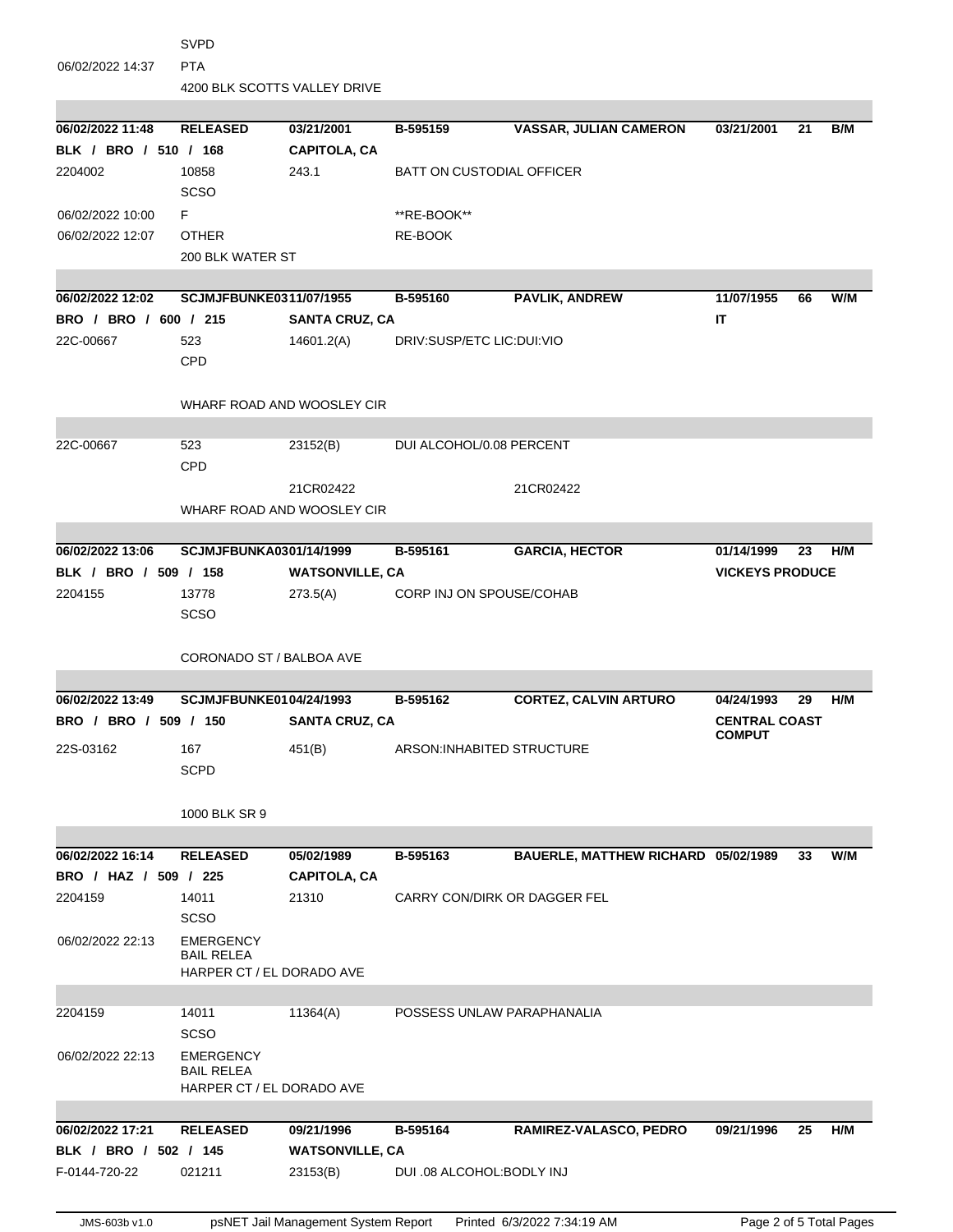CHP 06/03/2022 00:38 BOND

NB SR1 N OF SR129

| 06/02/2022 17:50      | SCJMJK161                  | 12/02/1999             | B-595165                         | <b>RUELAS, ISAIAH HERNANDEZ</b>                           | 12/02/1999      | 22 | H/M |  |
|-----------------------|----------------------------|------------------------|----------------------------------|-----------------------------------------------------------|-----------------|----|-----|--|
| BRO / BLK / 507 / 140 |                            | PRUNDALE, CA           |                                  |                                                           | <b>PACKAGER</b> |    |     |  |
| 22W-01769             | 385                        | 245(A)(4)              | ADW WITH FORCE: POSSIBLE GBI     |                                                           |                 |    |     |  |
|                       | <b>SCCACT</b>              |                        |                                  |                                                           |                 |    |     |  |
| 06/02/2022 15:30      | F.                         | OR REV                 |                                  | PC 12022.7, PC 1192.7(C)(8), PC 1192.7(C), PC 667.5(C)(8) |                 |    |     |  |
|                       |                            |                        | OR REVOCATION 21CR02744          |                                                           |                 |    |     |  |
|                       | 16500 BLK CASTROVILLE BLVD |                        |                                  |                                                           |                 |    |     |  |
|                       |                            |                        |                                  |                                                           |                 |    |     |  |
| 22W-01769             | 385                        | 186.22(B)(1)           | PROMOTE/ETC CRIM ST GANG         |                                                           |                 |    |     |  |
|                       | <b>SCCACT</b>              |                        |                                  |                                                           |                 |    |     |  |
| 06/02/2022 15:30      | F                          | OR REV                 |                                  | PC 12022.7, PC 1192.7(C)(8), PC 1192.7(C), PC 667.5(C)(8) |                 |    |     |  |
|                       |                            |                        | OR REVOCATION 21CR02744          |                                                           |                 |    |     |  |
|                       | 16500 BLK CASTROVILLE BLVD |                        |                                  |                                                           |                 |    |     |  |
|                       |                            |                        |                                  |                                                           |                 |    |     |  |
| 22W-01769             | 385                        | 11351                  | POS/PUR F/SALE NARC/C/SUB        |                                                           |                 |    |     |  |
|                       | <b>SCCACT</b>              |                        |                                  |                                                           |                 |    |     |  |
| 06/02/2022 15:30      | F                          | OR REV                 |                                  | PC 12022.7, PC 1192.7(C)(8), PC 1192.7(C), PC 667.5(C)(8) |                 |    |     |  |
|                       |                            |                        | OR REVOCATION 21CR02744          |                                                           |                 |    |     |  |
|                       | 16500 BLK CASTROVILLE BLVD |                        |                                  |                                                           |                 |    |     |  |
|                       |                            |                        |                                  |                                                           |                 |    |     |  |
| 06/02/2022 18:35      | <b>RELEASED</b>            | 07/09/1994             | B-595166                         | RANDOLPH, RYAN<br><b>CHRISTOPHER</b>                      | 07/09/1994      | 27 | W/M |  |
| BRO / BRO / 600 / 203 |                            | PRUNDALE, CA           |                                  |                                                           |                 |    |     |  |
| M-756-720-22          | 020012                     | 148(A)(1)              | OBSTRUCT/ETC PUB OFCR/ETC        |                                                           |                 |    |     |  |
|                       | CHP                        |                        |                                  |                                                           |                 |    |     |  |
| 06/02/2022 22:13      | <b>PTA</b>                 |                        |                                  |                                                           |                 |    |     |  |
|                       | SOQUEL DR AT ROBERTSON     |                        |                                  |                                                           |                 |    |     |  |
|                       |                            |                        |                                  |                                                           |                 |    |     |  |
| 06/02/2022 19:19      | <b>SCJMJIHOLD31</b>        | 04/23/1980             | B-595167                         | <b>AVILA, VANESSA MILAGIO</b>                             | 04/23/1980      | 42 | H/F |  |
| BRO / BRO / 505 / 180 |                            | <b>SANTA CRUZ, CA</b>  |                                  |                                                           |                 |    |     |  |
| 22S-03197             | 171                        | 148.9(A)               | <b>FALSE ID TO SPECIFIC PO'S</b> |                                                           |                 |    |     |  |
|                       | <b>SCPD</b>                |                        |                                  |                                                           |                 |    |     |  |
|                       |                            |                        |                                  |                                                           |                 |    |     |  |
|                       | 1700 BLK MISSION ST        |                        |                                  |                                                           |                 |    |     |  |
|                       |                            |                        |                                  |                                                           |                 |    |     |  |
| 06/02/2022 19:43      | SCJMJABUNKE0103/12/1983    |                        | B-595168                         |                                                           | 03/12/1983      | 39 | W/M |  |
| BRO / BRO / 506 / 135 |                            | <b>WATSONVILLE, CA</b> |                                  |                                                           |                 |    |     |  |
| 22W-01929             | T0007                      | 273.5(A)               | INF CORP INJ:SPOUSE/COHAB        |                                                           |                 |    |     |  |
|                       | <b>WPD</b>                 |                        |                                  |                                                           |                 |    |     |  |
|                       |                            |                        |                                  |                                                           |                 |    |     |  |
|                       | E LAKE AVE                 |                        |                                  |                                                           |                 |    |     |  |
|                       |                            |                        |                                  |                                                           |                 |    |     |  |
| 22W-01929             | T0007                      | 236                    | <b>FALSE IMPRISONMENT</b>        |                                                           |                 |    |     |  |
|                       | <b>WPD</b>                 |                        |                                  |                                                           |                 |    |     |  |
|                       |                            |                        |                                  |                                                           |                 |    |     |  |
|                       | E LAKE AVE                 |                        |                                  |                                                           |                 |    |     |  |
|                       |                            |                        |                                  |                                                           |                 |    |     |  |
| 22W-01929             | T0007                      | 148(A)(1)              | OBSTRUCT/ETC PUB OFCR/ETC        |                                                           |                 |    |     |  |
|                       | <b>WPD</b>                 |                        |                                  |                                                           |                 |    |     |  |
|                       |                            |                        |                                  |                                                           |                 |    |     |  |
|                       | E LAKE AVE                 |                        |                                  |                                                           |                 |    |     |  |
|                       |                            |                        |                                  |                                                           |                 |    |     |  |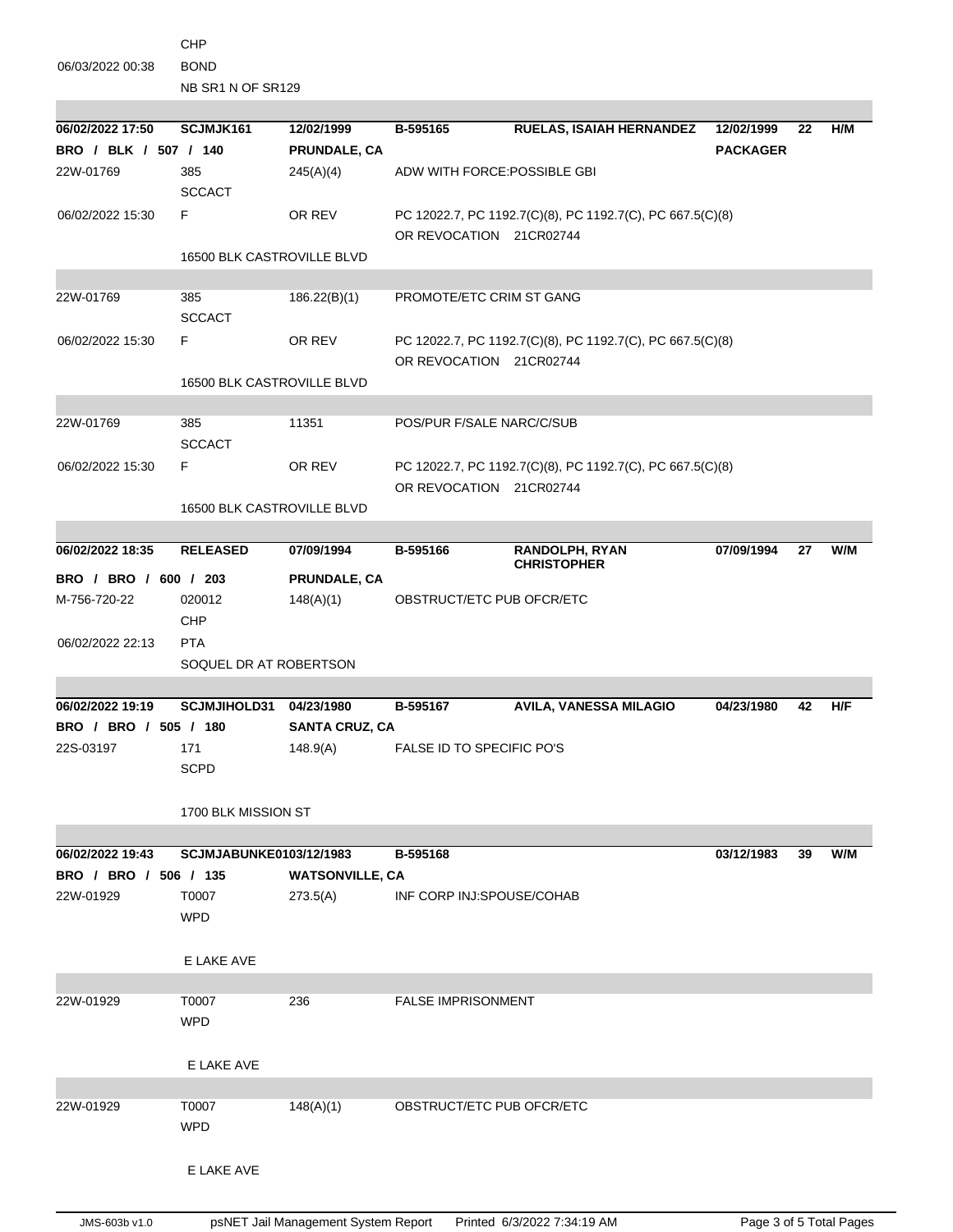| 06/02/2022 20:10                     | SCJMJM221                                  | 03/16/1989                              | B-595169                                           | MARTINEZ ESCANDON, LARRY 03/16/1989 | 33                   | H/M |  |  |  |
|--------------------------------------|--------------------------------------------|-----------------------------------------|----------------------------------------------------|-------------------------------------|----------------------|-----|--|--|--|
| BLK / BRO / 509 / 175                |                                            | <b>GENARO</b><br><b>WATSONVILLE, CA</b> |                                                    | <b>CONSTRUCTION</b>                 |                      |     |  |  |  |
| 22W-01932                            | 417<br><b>WPD</b>                          | 530.5(C)(2)                             |                                                    |                                     |                      |     |  |  |  |
|                                      |                                            | 20CR03153                               |                                                    | 20CR03153                           |                      |     |  |  |  |
| 22W-01932                            | 417<br><b>WPD</b>                          | 4573.5                                  | BRING ALC/DRUGS IN PRISON                          |                                     |                      |     |  |  |  |
|                                      |                                            | 20CR00460                               |                                                    | 20CR00460                           |                      |     |  |  |  |
| 22W-01932                            | 417<br><b>WPD</b>                          | 459                                     | <b>BURGLARY: FIRST DEGREE</b>                      |                                     |                      |     |  |  |  |
|                                      |                                            | 21CR01342                               |                                                    | 21CR01342                           |                      |     |  |  |  |
| 06/02/2022 20:39                     | <b>SCJMJIHOLD11</b>                        | 03/01/1960                              | B-595170                                           | <b>GOBBO, LINDA</b>                 | 03/01/1960<br>62     | W/F |  |  |  |
| 1 / 502 / 165<br>22S-03202           | 126<br><b>SCPD</b>                         | 166(A)(4)                               | <b>SANTA CRUZ, CA</b><br>CONTEMPT:DISOBEY CRT ORDR |                                     |                      |     |  |  |  |
|                                      |                                            | 1-100 BLK GRANDVIEW                     |                                                    |                                     |                      |     |  |  |  |
| 22S-03202                            | 126<br><b>SCPD</b>                         | 647(F)                                  | DISORD CONDUCT:ALCOHOL                             |                                     |                      |     |  |  |  |
|                                      | 1-100 BLK GRANDVIEW                        |                                         |                                                    |                                     |                      |     |  |  |  |
| 06/02/2022 21:02                     | <b>RELEASED</b>                            | 12/17/1992                              | B-595171                                           | <b>MELLEN, GRANT EDWARD</b>         | 12/17/1992<br>29     | W/M |  |  |  |
| BRO / HAZ / 509 / 150<br>22043707    | 13564<br>SCSO                              | <b>APTOS, CA</b><br>11378               | POSS CNTL SUB FOR SALE                             |                                     | <b>SELF EMPLOYED</b> |     |  |  |  |
| 06/02/2022 19:30<br>06/03/2022 00:27 | F<br><b>BOND</b>                           |                                         | <b>INCREASE</b><br><b>INCREASE</b>                 |                                     |                      |     |  |  |  |
|                                      | DAKOTA AVE/ SOQUEL AVE                     |                                         |                                                    |                                     |                      |     |  |  |  |
| 22043707                             | 13564<br><b>SCSO</b>                       | 11351                                   | POS/PUR F/SALE NARC/C/SUB                          |                                     |                      |     |  |  |  |
| 06/02/2022 19:30                     | F                                          |                                         | <b>INCREASE</b>                                    |                                     |                      |     |  |  |  |
| 06/03/2022 00:27                     | <b>BOND</b><br>DAKOTA AVE/ SOQUEL AVE      |                                         | <b>INCREASE</b>                                    |                                     |                      |     |  |  |  |
| 22043707                             | 13564<br>SCSO                              | 11378                                   | POSS CNTL SUB FOR SALE                             |                                     |                      |     |  |  |  |
| 06/02/2022 19:30<br>06/03/2022 00:27 | F<br><b>BOND</b><br>DAKOTA AVE/ SOQUEL AVE | OR REV                                  | OR REVOCATION<br>OR REVOCATION 21CR05715           |                                     |                      |     |  |  |  |
| 22043707                             | 13564<br><b>SCSO</b>                       | 11352(A)                                | TRANSP/SELL NARC/CNTL SUB                          |                                     |                      |     |  |  |  |
| 06/02/2022 19:30<br>06/03/2022 00:27 | F<br><b>BOND</b>                           | OR REV                                  | OR REVOCATION<br>OR REVOCATION 21CR05715           |                                     |                      |     |  |  |  |